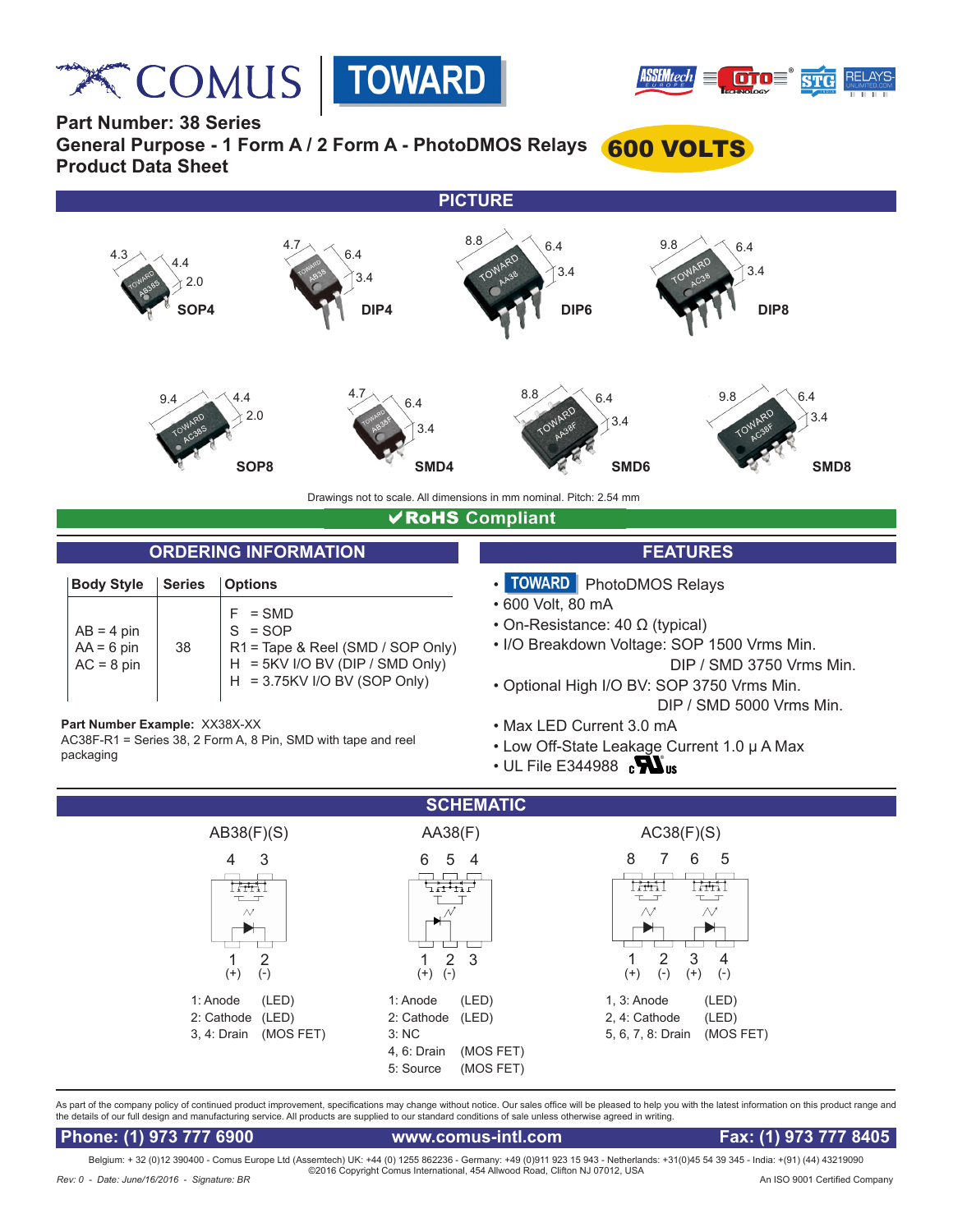





# **Part Number: 38 Series General Purpose - 1 Form A / 2 Form A - PhotoDMOS Relays** 600 VOLTS **Product Data Sheet**

| <b>ABSOLUTE MAXIMUM RATINGS (Ambient Temperature: 25°C)</b> |                                       |                                 |                       |                                  |      |                                      |     |  |
|-------------------------------------------------------------|---------------------------------------|---------------------------------|-----------------------|----------------------------------|------|--------------------------------------|-----|--|
|                                                             | <b>ITEM</b>                           | <b>VALUE</b>                    |                       |                                  |      |                                      |     |  |
|                                                             |                                       | <b>SOP 4/8</b>                  |                       | <b>DIP 4/8</b><br><b>SMD 4/8</b> |      | DIP <sub>6</sub><br>SMD <sub>6</sub> |     |  |
|                                                             |                                       | 1CH                             | 2CH                   | 1CH                              | 2CH  | 1CH                                  |     |  |
|                                                             | <b>Continuos LED Current</b>          | IF.                             | 50 mA                 |                                  |      |                                      |     |  |
|                                                             | Peak LED Current (f=100 Hz, duty=1%)  | <b>IFP</b>                      | 500 mA                |                                  |      |                                      |     |  |
| Input                                                       | <b>LED Reverse Voltage</b>            | <b>V<sub>R</sub></b>            | 5V                    |                                  |      |                                      |     |  |
|                                                             | Input Power Dissipation               | $P_{\text{In}}$                 | 75 mW                 |                                  |      |                                      |     |  |
|                                                             | Load Voltage                          | <b>VL</b>                       | 600 V (AC peak or DC) |                                  |      |                                      |     |  |
|                                                             | Load Current (mA)                     | ΙL.                             | 70                    | 60                               | 80   | 70                                   | 80  |  |
| Output                                                      | Peak Load Current (1 ms, 1 shot) (mA) | <b>I</b> Peak                   | 200                   | 200                              | 200  | 200                                  | 200 |  |
|                                                             | Output Power Dissipation (mW)         | Pout                            | 300                   | 450                              | 450  | 600                                  | 450 |  |
| Total Power Dissipation (mW)                                | P <sub>T</sub>                        | 350                             | 500                   | 500                              | 650  | 500                                  |     |  |
| I/O Breakdown Voltage (Vrms)                                | <b>V<sub>I/O</sub></b>                | 1500                            | 1500                  | 3750                             | 3750 | 3750                                 |     |  |
| <b>Operating Temperature</b>                                | $\mathsf{T}_{\mathsf{Opt}}$           | $-40^{\circ}$ +85 $^{\circ}$ C  |                       |                                  |      |                                      |     |  |
| Storage Temperature                                         | T <sub>Stg</sub>                      | $-40^{\circ}$ +100 $^{\circ}$ C |                       |                                  |      |                                      |     |  |

| <b>ELECTRICAL SPECIFICATIONS (Ambient Temperature: 25°C)</b> |                              |                  |                 |            |              |                   |                                                               |  |
|--------------------------------------------------------------|------------------------------|------------------|-----------------|------------|--------------|-------------------|---------------------------------------------------------------|--|
|                                                              | <b>SYMBOL</b>                | <b>MIN</b>       | <b>TYP</b>      | <b>MAX</b> | <b>UNITS</b> | <b>CONDITIONS</b> |                                                               |  |
|                                                              | <b>LED</b> Forward Voltage   | <b>VF</b>        | 1.0             | 1.17       | 1.5          | $\vee$            | $IF = 10mA$                                                   |  |
| Input                                                        | <b>Operation LED Current</b> | $F$ On           |                 | 1.0        | 3.0          | mA                |                                                               |  |
|                                                              | Recovery LED Voltage         | $V_F$ off        | 0.5             | 1.0        |              | $\vee$            |                                                               |  |
| Output                                                       | On-Resistance Drain to Drain | <b>Ron</b>       |                 | 40         | 60           | Ω                 | $IF = 5mA$<br>$I_L$ = Rating Time to flow is<br>within 1 sec. |  |
|                                                              | Off-State Leakage Current    | <b>I</b> Leak    |                 |            | 1.0          | μA                | $V_L = 600V$                                                  |  |
|                                                              | <b>Output Capacitance</b>    | $C$ Out          |                 | 47         |              | pF                | $V_L = 0V$ , f= 1MHz                                          |  |
|                                                              | Turn-On Time                 | Ton              |                 | 0.2        | 0.5          | ms                | $IF = 5mA$                                                    |  |
| Transmission                                                 | Turn-Off Time                | Toff             |                 | 0.05       | 0.2          | ms                | $I_L$ = Rating<br>(for SOP type)                              |  |
|                                                              | Turn-On Time                 | Ton              |                 | 0.1        | 1.0          | ms                | $IF = 10mA$                                                   |  |
|                                                              | <b>Turn-Off Time</b>         | Toff             |                 | 0.05       | 0.5          | ms                | $I_L$ = Rating<br>(for DIP/SMD type)                          |  |
|                                                              | I/O Insulation Resistance    | R <sub>I/O</sub> | 10 <sup>9</sup> |            |              | Ω                 |                                                               |  |
| Coupled                                                      | I/O Capacitance              | C <sub>I/O</sub> |                 | 1.3        |              | рF                | $f = 1$ MHz                                                   |  |
|                                                              |                              |                  |                 |            |              |                   |                                                               |  |

As part of the company policy of continued product improvement, specifications may change without notice. Our sales office will be pleased to help you with the latest information on this product range and<br>the details of ou

Phone: (1) 973 777 6900 www.comus-intl.com Fax: (1) 973 777 8405

Belgium: + 32 (0)12 390400 - Comus Europe Ltd (Assemtech) UK: +44 (0) 1255 862236 - Germany: +49 (0)911 923 15 943 - Netherlands: +31(0)45 54 39 345 - India: +(91) (44) 43219090<br>@ 2016 Copyright Comus International, 454 Al